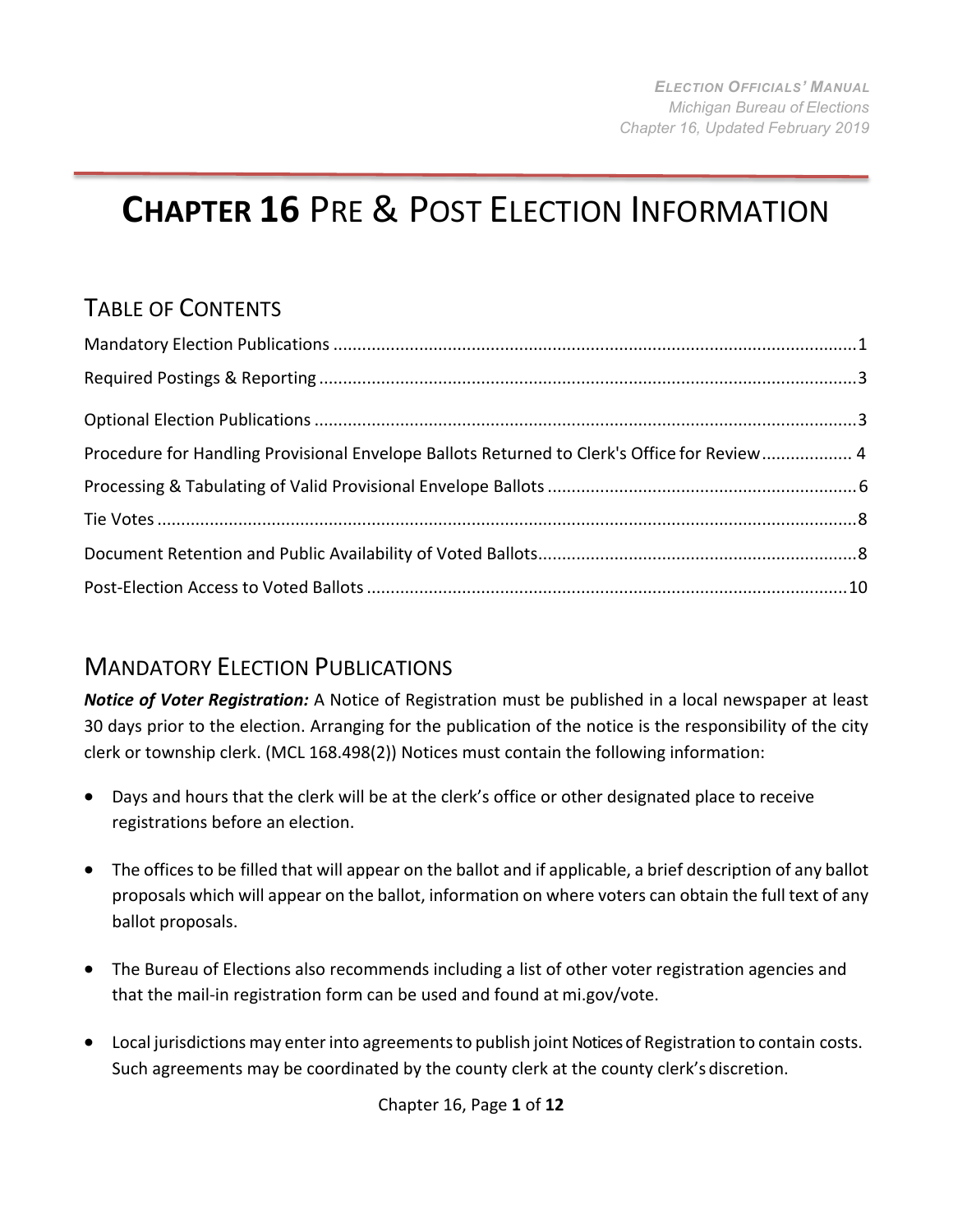*Notice of Election:* A Notice of Election must be published in a local newspaper prior to any upcoming election. Arranging for the publication of the notices is the responsibility of the city clerk or township clerk and must include: *(MCL 168.653a)*

- The publication must appear no later than the seventh calendar day before the election involved.
- The date of the election and the hours that the polls will be open (7:00 a.m. through 8:00 p.m.).
- A listing of the offices which will be elected or nominated at the election. (The names of the candidates seeking nomination or election to the offices do *not* need to be included in thenotice.)
- A brief description of any ballot proposals which will appear on the ballot. (If presenting a bond proposal, the development of the proposal description in close consultation with the bond counsel is recommended.)
- Information on where voters can obtain the full text of any ballot proposals which will appear on the ballot.
- A listing of the polling place locations. A statement regarding the accessibility of the polling place locations and the availability of voting instructions in alternative formats (audio and Braille) must be included with the listing.

While not required by law, it is recommended that the notice include information on how and where an elector may obtain an absent voter ballot for the election.

- If the Notice of Election is for an election on a millage increase, the notice must include a statement of the amount by which the total tax rate limitation is increased and the number of years by which the increase would be effective. (MCL 211.203)
- Local jurisdictions may enter into agreements to publish joint Notices of Election to contain costs. Such agreements may be coordinated by the county clerk at the county clerk's discretion.

*Notice of Public Logic and Accuracy Test:* A Notice of Public Logic and Accuracy Test must be published in a local newspaper prior to any upcoming election. Arranging for the publication of the notice is the responsibility of the city clerk or township clerk. (MCL 168.798(1))

• The publication must appear at least 48 hours prior to the conduct of the test. The test must be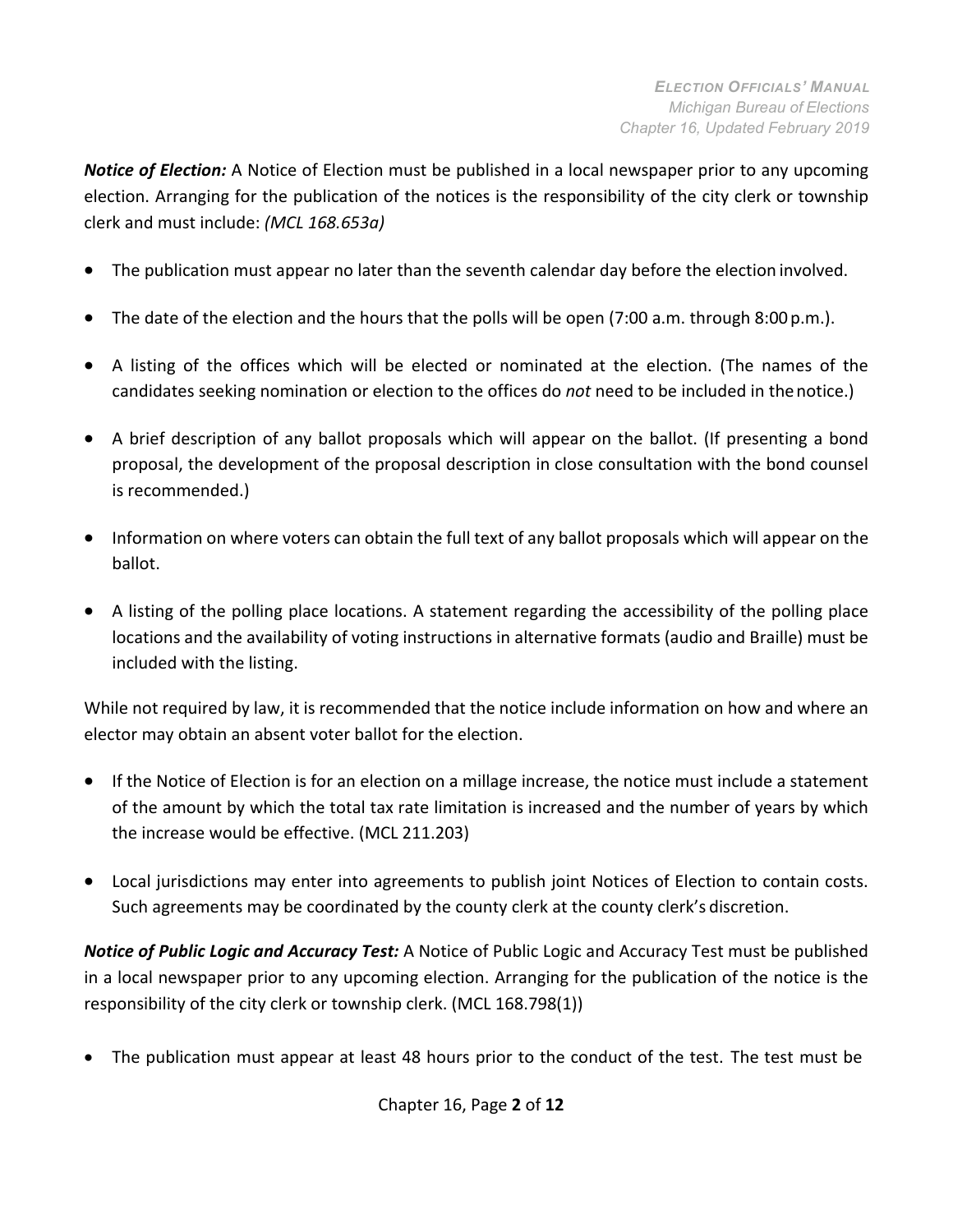conducted no later than the fifth day prior to the primary or election.

• A Notice of Public Logic and Accuracy Test must include the name of the jurisdiction conducting the election and the test, the date of the election, the date and time of the test, the location of the test, and a statement regarding the purpose of the test (i.e., "The Public Accuracy Test is conducted to demonstrate that the computer program used to tabulate the votes cast at the election meets the requirements of law").

\*Samples of the Notice of Registration, Notice of Election and Notice of Public Accuracy can be found in the Appendix.

## <span id="page-2-0"></span>REQUIRED POSTINGS & REPORTING

**Weekend Hours of Operation Prior to Election Day**: Beginning January 1, 2019, a city or township clerk must be available at his or her office to issue and receive absent voter ballots for any combination of at least eight hours on the Saturday, Sunday, or both before election day. At least 30 days prior to the election, the clerk must post and must notify the Bureau of Elections of the hours of operation for the weekend immediately preceding the election. (MCL 168.761b)

**Additional Locations and Hours:** A city or township clerk may designate additional locations and hours of operation for the purpose of issuing and receiving absent voter ballots. At least 30 days prior to the election, the clerk must post and notify the Bureau of Elections of the additional locations and hours of operation preceding the election. The additional locations would also have to allow challengers in the same manner as allowed under law in a polling place on election day. (MCL 168.761b(3))

#### OPTIONAL ELECTION POSTINGS

The following optional notices may be better suited for a press release.

*Notice of Filing Deadline:* A Notice of Filing Deadline may be published in a local newspaper prior to any upcoming election. The publication of such notice is at the discretion of the local clerk. The notice may include information on candidate qualifications, filing requirements (including number of required signatures) and any upcoming filing deadlines for offices appearing on the ballot.

*Notice to Absent Voters:* A Notice to Absent Voters may be published in a local newspaper prior to any upcoming election. The publication of such notice is at the discretion of the local clerk. The notice may include the deadline to apply for an absentee ballot, and contact information for the election official accepting absentee ballot applications.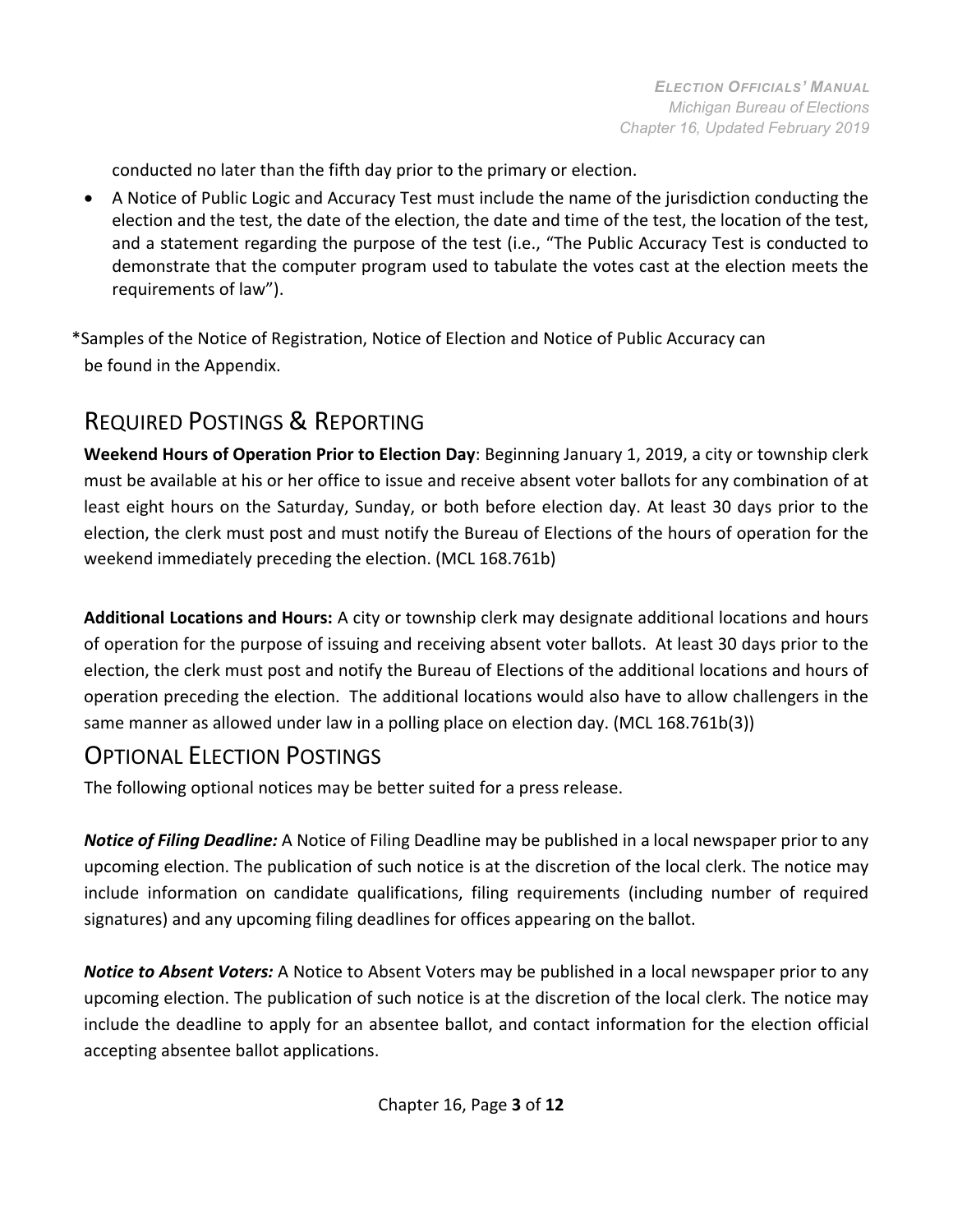## PROCEDURE FOR HANDLING PROVISIONAL ENVELOPE BALLOTS RETURNED TO CLERK'S OFFICE FOR REVIEW

Within 6 days after the election, the city or township clerk must evaluate each Provisional Envelope ballot voted by the jurisdiction's votersto determine if the ballot can be counted. Call the QVF Help Desk; they can assist with research if necessary. The Provisional Ballot Form is designed to guide the precinct board on recording all of the information needed by the clerk to determine whether an Envelope ballot can be counted. When making this determination, the city or township clerk is not permitted to open the *Provisional Ballot Form* envelope holding the ballot.

MISSING REGISTRATION: **Determining the validity of a Provisional Envelope ballot issued to an elector whose name did not appear in the ePollbook or on the QVF Precinct List.** All of the information needed to determine the validity of a Provisional Envelope ballot issued to such an elector is recorded on the *Provisional Ballot Form* completed by the precinct board.

**The provisional envelope ballot can be counted if:**

• A valid voter registration application for the elector is located and the registration application was submitted by the elector on or before 8:00 p.m. election day;

OR

- The elector completed the *Provisional Ballot Form* properly by:
	- Signing the affidavit and confirming registration prior to 8:00 p.m. on election day.
	- Completing the voter registration form portion of the Provisional Ballot Form
	- Showing an acceptable form of photo  $ID<sup>1</sup>$
	- Showing an acceptable form of proof of residency<sup>2</sup>

<span id="page-3-0"></span><sup>1</sup> Acceptable IDENTIFICATION documents include: Michigan Driver's License, Michigan Personal Identification Card, other government-issued photo identification card or a photo identification card issued by a Michigan university or college.

<span id="page-3-1"></span><sup>2</sup> Acceptable proof of RESIDENCY documents include: Any of the above identification documents OR a current utility bill, current bank statement, current paycheck or government check or any other government document.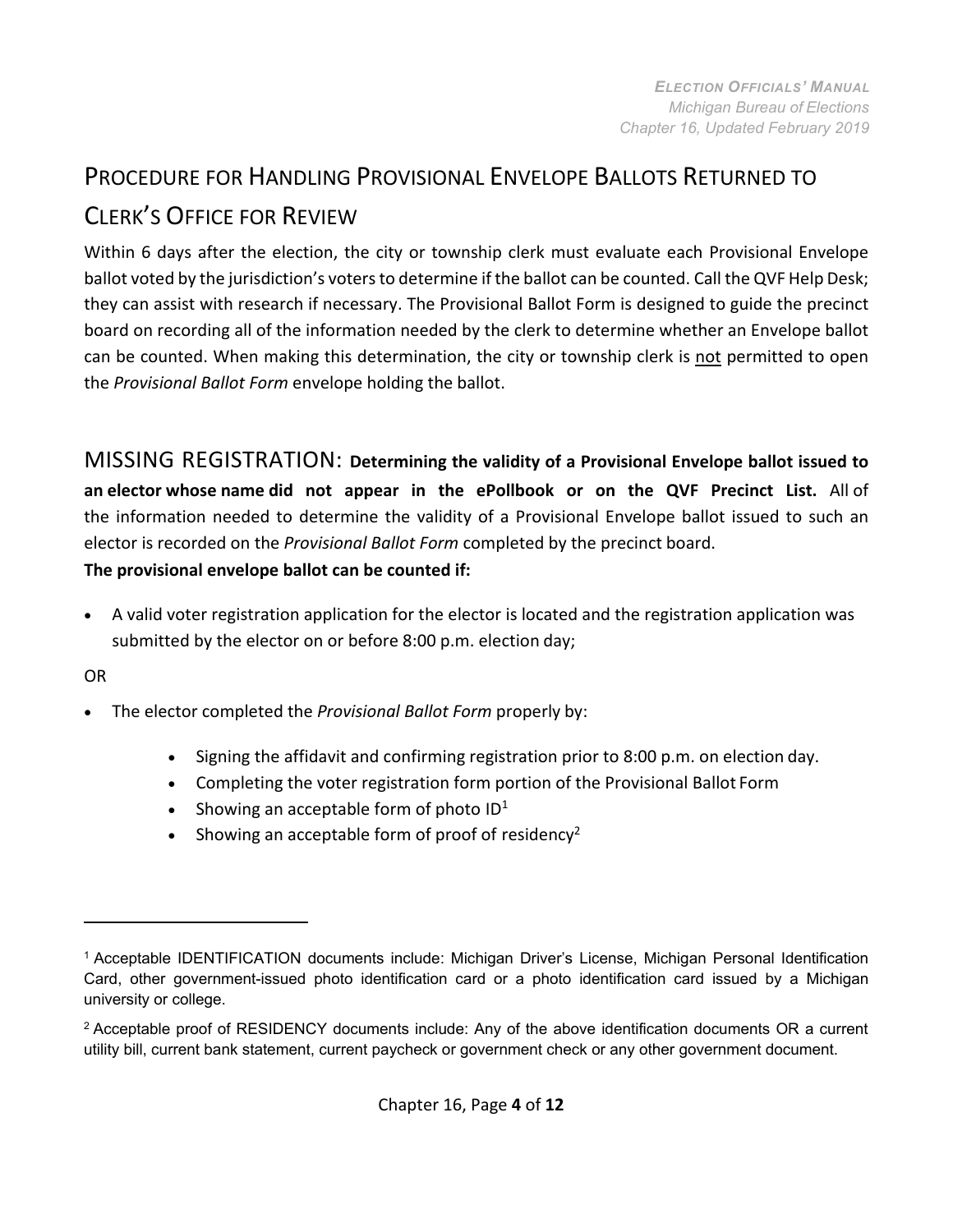In either case, ensure that the Provisional Envelope ballot was voted in the proper precinct. Only Provisional Envelope ballots processed in the proper precinct are valid.

#### **Submission of picture ID and residence confirmation document during 6-day evaluation period permitted.**

- In an instance where the elector was unable to identify himself or herself with acceptable form of picture ID<sup>1</sup> and/or an acceptable form of proof of residency<sup>2</sup> (see above), the ballot can be counted if the voter is able to produce the required document(s) during the 6-day evaluation period. The voter can appear in person in the city or township clerk's office to show the document(s), fax the document(s) to the clerk or mail a copy of the document(s) to the clerk. The document(s) must reach the city or township clerk no later than the sixth calendar day after the date of the election.
- In any instance where a Provisional Envelope ballot is counted because the voter was able to produce the required picture  $ID^1$  and/or residence confirmation<sup>2</sup> document(s) during the 6-day evaluation period, the clerk must enter a notation on the *Provisional Ballot Form* completed when the voter was issued the Provisional Envelope ballot in the polls.

#### **The provisional envelope ballot cannot be counted if:**

• The elector was unable to identify him or herself at the polls or during the 6-day evaluation period by showing an acceptable form of picture  $ID^1$  and/or an acceptable form of proof of residency<sup>2</sup>. Both ID and residency must be verified before a Provisional Envelope ballot can be counted.

#### **Important note regarding electors who voted in wrong precinct:**

In any situation where a Provisional Envelope ballot has been issued to a voter who 1) appeared to vote in the wrong precinct and 2) declined to travel to his or her proper precinct to vote, you must make every effort to accurately confirm that the voter did, in fact, vote in the wrong precinct before rejecting the Provisional Envelope ballot as invalid. The evaluation must include a check of the QVF street index to verify that the voter was not assigned to the wrong precinct in error. If a check of the street index reveals that a voter in this situation actually voted in the **proper precinct**, the Provisional Envelope ballot must be counted.

#### FEDERAL ID REQUIREMENT: **Determining the validity of a Provisional Envelope ballot issued to an elector subject to the federal identification requirement.**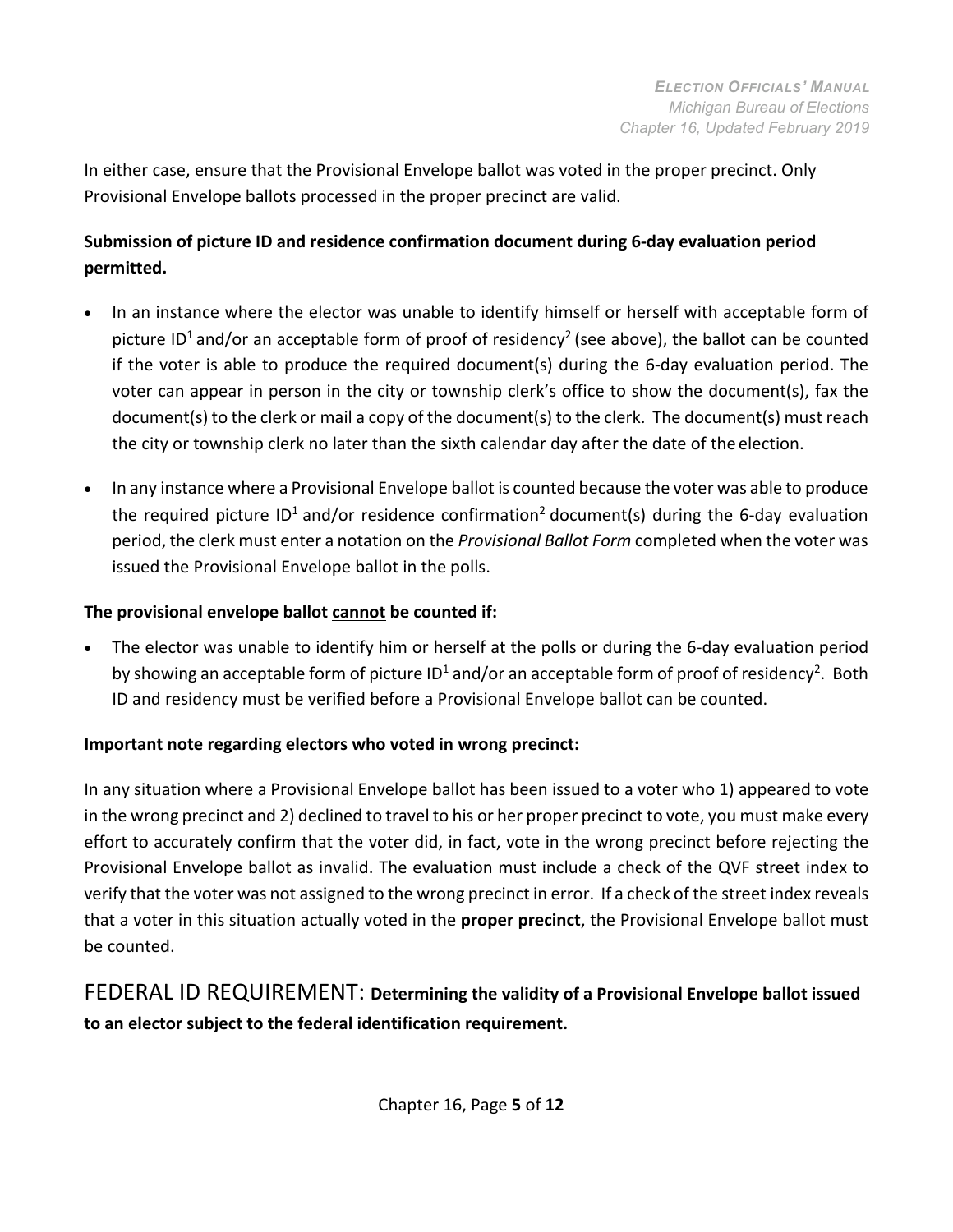- The Provisional Envelope ballot can be counted if during the 6-day Provisional Envelope ballot evaluation period the elector provides an acceptable form of picture ID<sup>1</sup> OR an acceptable form of proof of residency<sup>2</sup> (see above). Only one of these forms is necessary to meet the federal ID requirement. The voter can appear in person in the city or township clerk's office to show the required ID, fax the required ID to the clerk or mail a copy of the required ID to the clerk. In an instance where a Provisional Envelope ballot is counted because the voter was able to produce the required ID during the 6-day evaluation period, the clerk must enter a notation on the *Provisional Ballot Form*.
- The Provisional Envelope ballot cannot be counted if the voter fails to provide the proper identification to satisfy the federal ID requirement during the 6-day evaluation period.

MICHIGAN VOTER IDENTIFICATION REQUIREMENT: **Determining the validity of a Provisional Envelope ballot issued to a voter because questions over the voter's identity remained after an inspection of the picture identification produced by the voter.**

- The Provisional Envelope ballot can be counted if the elector **appears in person** and provides a Michigan Driver's License or a Michigan Personal Identification Card during the 6-day evaluation period. Voters can also show any of the following forms of picture identification as long as they are current: a driver's license or personal identification card issued by another state; a federal or stategovernment issued photo identification; a U.S. passport; a military identification card with photo; a student identification with photo from a high school or an accredited institution of higher education; or a tribal identification with photo. In all cases, the picture identification must resolve the questions over the voter's identity which prompted the issuance of a Provisional Envelope ballot to thevoter.
- The Provisional Envelope ballot cannot be counted if the voter failsto personally appear in the clerk's office during the 6-day evaluation period and provide an acceptable form of picture ID.

## PROCESSING & TABULATING OF VALID PROVISIONAL ENVELOPE BALLOTS

Using two people of differing political parties:

- If the Provisional Envelope ballot can be counted, remove the ballot from the *Provisional Ballot Form*  and remove the stub from the ballot. Do not remove the ballot from its secrecy sleeve during this step.
- Place the ballot in a ballot container.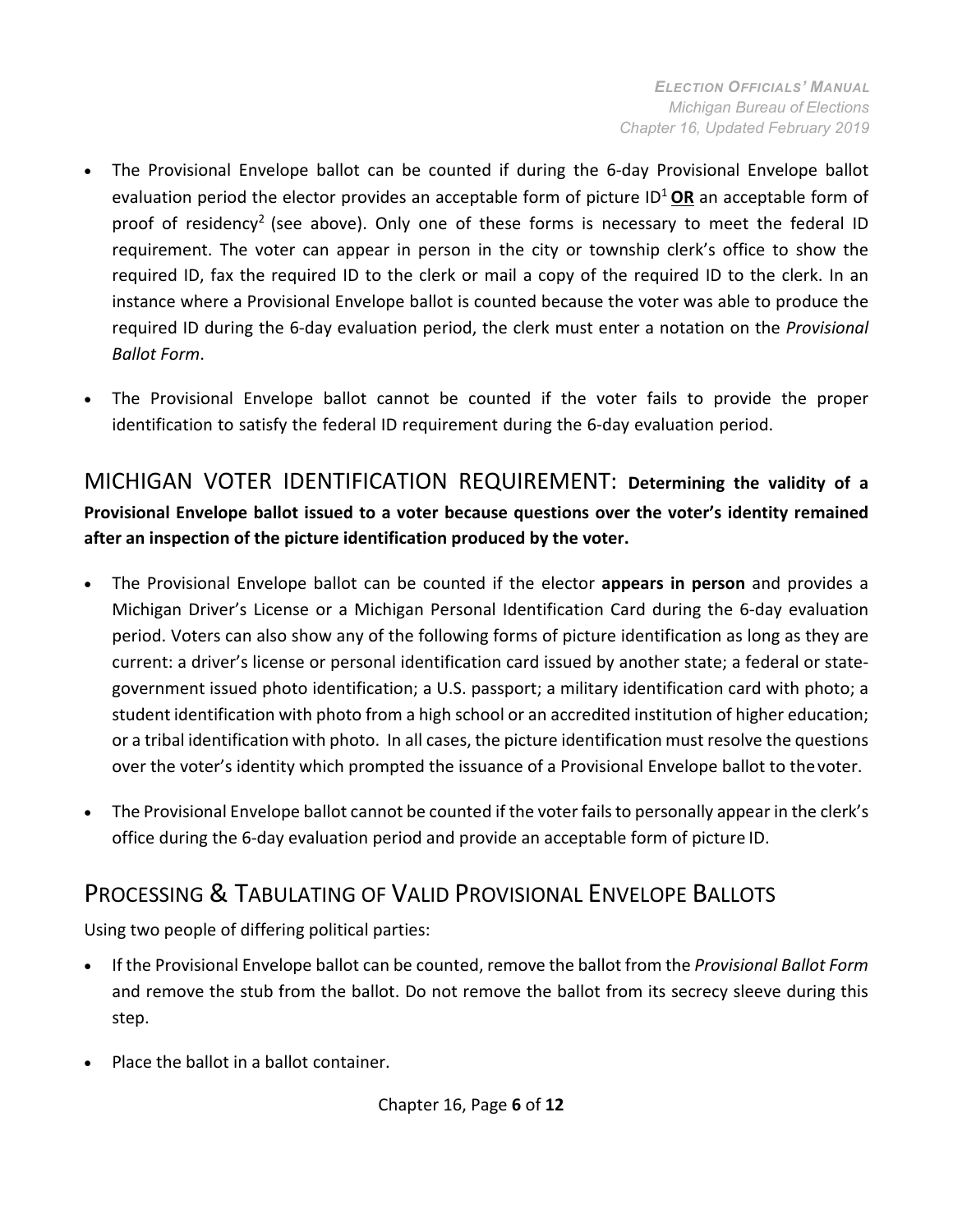- After you have placed all of the valid Provisional Envelope ballots that can be counted in the container, remove the ballots and count the valid votes on the ballots.
- After counting the valid votes on the ballots, document the votes cast using a tally sheet. After completing the tally sheet, submit it to the county canvassing board. The form must be transmitted to the canvassing board no later than the  $7<sup>th</sup>$  day after the election so the valid votes can be added to the canvass.
- After recording the valid votes on the ballots that can be counted, seal the counted ballots into an approved ballot container, attaching a ballot tag to the seal which indicates that the container holds the provisional envelope ballots returned after the election which were determined valid and counted. Retain the *Provisional Ballot Forms* in a separate secure place in your office.
- Register each voter who completed a *Provisional Ballot Form* regardless if the ballot was determined valid or invalid, envelope or affidavit, and associated voter history as necessary.

Reporting: No later than the 7th day after the election, the city or township clerk must complete a "Provisional Ballot Report" in the eLearning Center. The Provisional Ballot Report documents the number of provisional ballots which were 1) Affidavit ballots 2) Envelope ballots 3) the number of Envelope ballots determined valid and counted 4) the number of Envelope ballots determined invalid and not counted and 5) the number of Affidavits of Voter Not in Possession of Picture ID that were signed. A Provisional Ballot Report Worksheet is provided in the Appendix I.

Free Access System: All voters who were issued a provisional ballot must have access to a free informational system which the voters can use to obtain information on whether their ballot counted, and, if the ballot was not counted, the reason why the ballot was not counted. (HAVA refers to such systems as "free access systems.") A Notice to Voter must be distributed to each voter issued a provisional ballot as it advises the voter of his or her right to obtain thisinformation.

To ensure compliance with this requirement, all city and township clerks must be prepared to handle inquiries from voters who were issued Envelope ballots. When handling such inquiries the clerk has an obligation to advise the voter on whether his or her Envelope ballot was counted or was not counted. If the voter's Envelope ballot was not counted, the clerk must explain the reason why and the actions the voter can take to ensure that the next time the voter wishes to participate in an election, his or her ballot will count.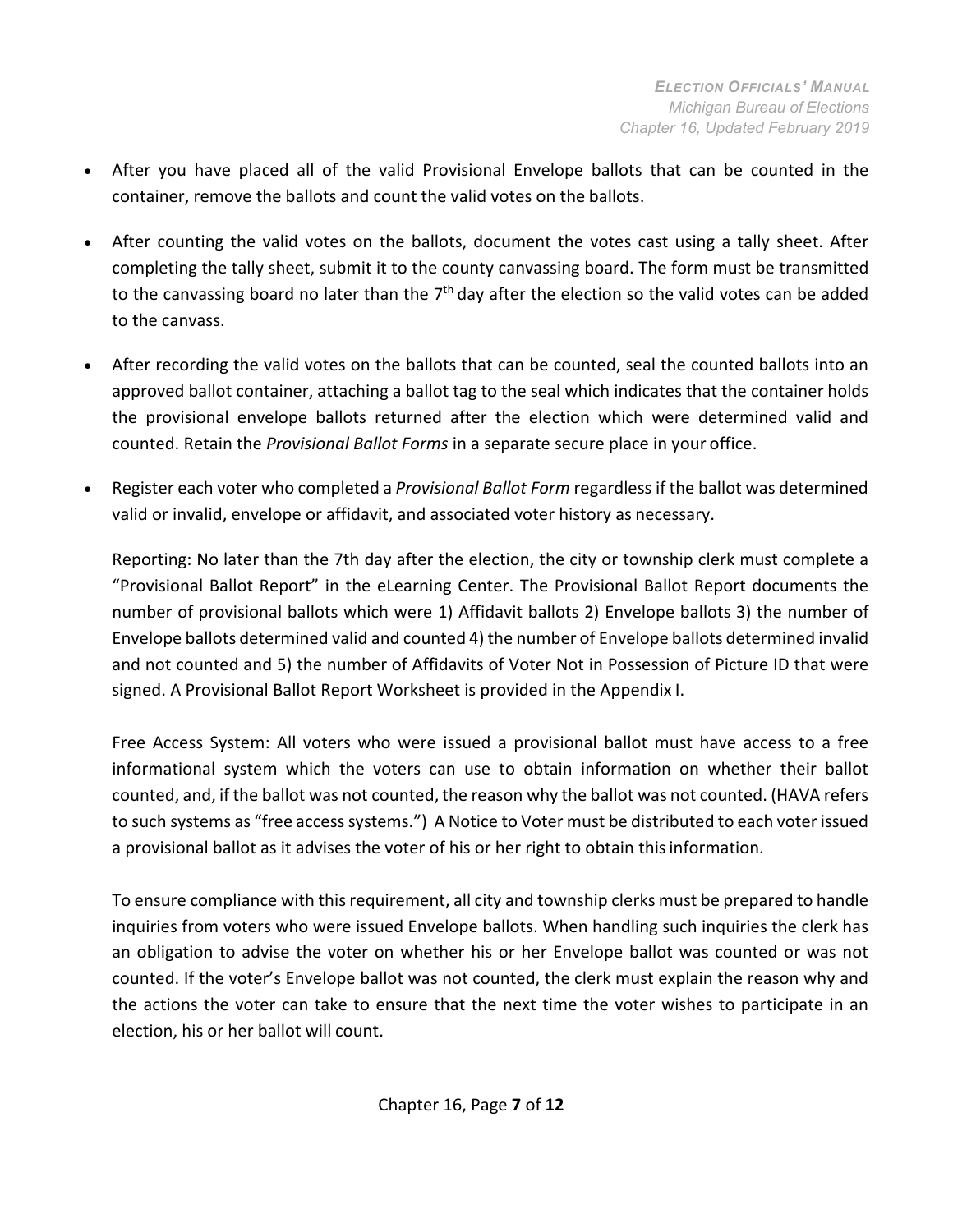The free-access system may be "a telephone number that does not require a toll charge, a toll-free telephone number, an internet website, or a mailed notice." If a mailed notice is employed, the notice must be sent to each and every voter who was issued an Envelope ballot.

<span id="page-7-0"></span>TIE VOTES: In those rare instances where it is revealed through the canvass that two candidates are tied for nomination or election to an office certified by the canvassing board, the tie is determined by a drawing. (A tie vote on a ballot question defeats the ballot question; a tie breaking procedure is not followed.) As an initial step, the canvassing board sets a date when the tied candidates and all interested parties can assemble to participate in the drawing. Upon the establishment of a date, the canvassing board sends notice of the meeting to the candidates and interested parties. At the meeting, the county clerk handling the procedure writes the word "ELECTED" on a slip of paper and the words 'NOT ELECTED" on an identical slip of paper. Both of the slips are folded so that the words written on them cannot be seen and the two slips are indistinguishable from one another. Each candidate then draws one of the slips from a box. The candidate who draws the slip which bears the word "ELECTED" is deemed legally elected to the office involved. (MCL 168.851; 852)

- If an affected candidate fails to appear at the meeting, the county clerk or local clerk handling the procedure has the authority to appoint any person present to draw a slip for the absent candidate. If both candidates fail to appear at the meeting, persons are appointed to draw a slip for both of the candidates.
- If the office of county clerk is involved, the drawing must be conducted before the county sheriff.
- The defeated candidate may petition for a recount of the votes cast on the office if he or she feels that a mistake has occurred in the canvass of the votes.
- It is recommended that a written record of the drawing be kept by the county clerk or local clerk handling the procedure.

## <span id="page-7-1"></span>DOCUMENT RETENTION AND PUBLIC AVAILABILITY OF VOTED BALLOTS

*Canvass Documents:* Michigan election law requires the Board of County Canvassers to seal all Statement of Votes forms and Poll Books in envelopes upon the completion of the canvass. Red paper seals may be used to comply with the security requirement.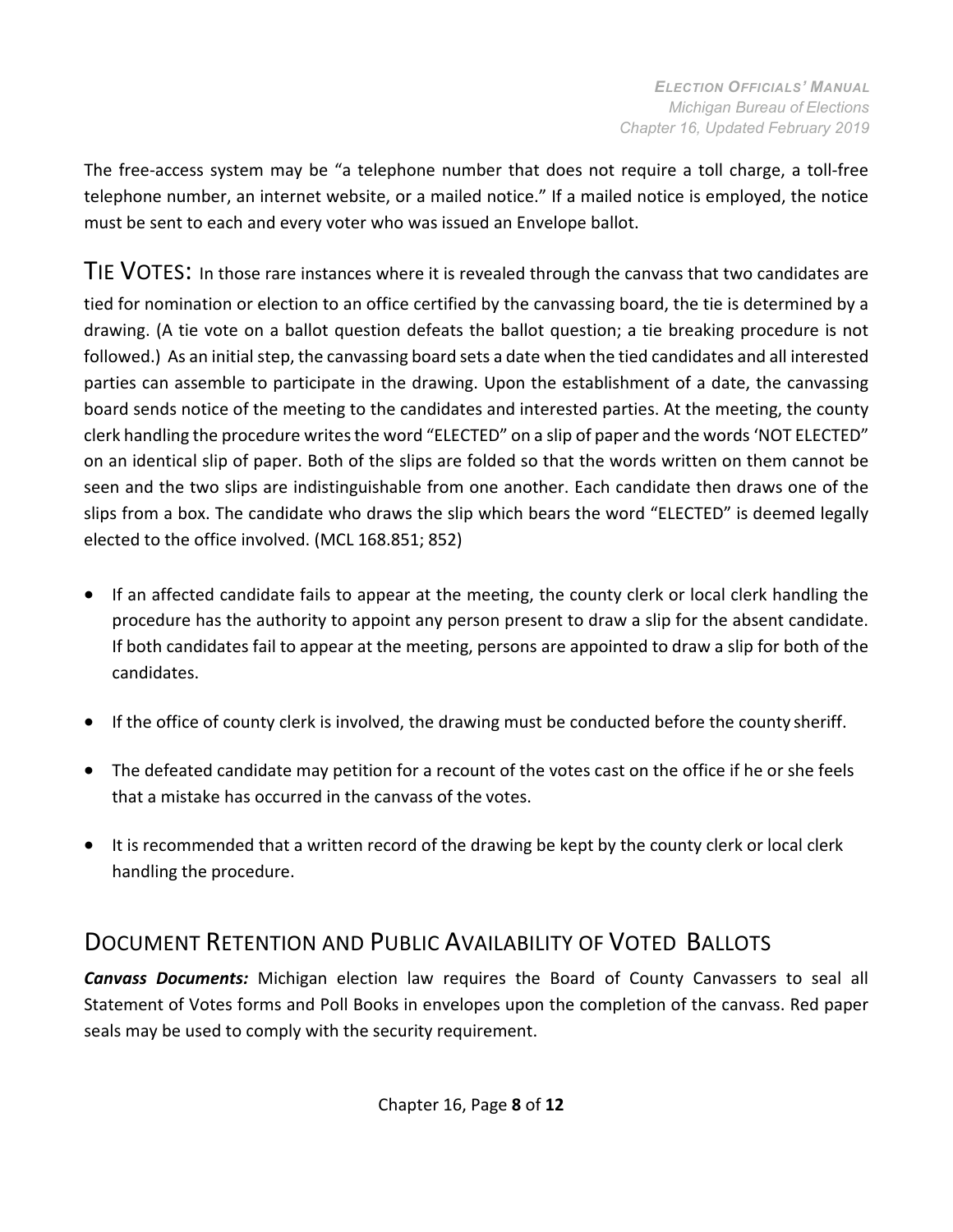*Retention of Secured Ballots:* **The following outlines the federal and state provisions governing the retention of election ballots, voting equipment and related materials.**

• *State Retention Requirements:* During the ballot retention period specified under Michigan election law, local election officials must ensure that the seal of record used to secure 1) voting devices/tabulators and 2) ballot containers containing the used and unused ballots, programs, test decks, accuracy test results, edit listings and any other related materials *remain intact.*

The seals may be broken only after security is released by the proper authority. Ballot security for the August primary and November general election is under the authority of the Secretary of State. The Secretary of State notifies the county clerk of each county in writing after the primary and general election when ballot security is released under Michigan election law. Further ballot retention and security provisions apply to partisan ballots used in the August primary and November general election as discussed under "Federal retention requirements."

Rules for Electronic Voting Systems require election official to secure 1) voting devices (tabulators) and **1)** ballot containers, used and unused ballots, programs, test decks, accuracy test results, edit listings and any other related materials for *30-days* after the certification of the primary or election. The retention period is extended if a recount is in progress, a defect in the ballot or voting equipment is being investigated, the destruction of the ballots is stayed by an order of the court, or the Secretary of State orders the extension of the retention period. Michigan election law provides the followingallowance:

"Unless a petition for recount has been filed and the recount has not been completed, ballots, ballot labels, programs, test results, and other sealed materials may be released from their original seal after 7 days following the final determination of the board of canvassers with respect to the election at which the ballots were voted. However, the released materials shall be secured and preserved for the time period required by this act and the rules promulgated by the secretary of state."

The above provision of law was enacted to accommodate situations where electronic voting equipment subject to the 30-day retention period explained above must be readied for an upcoming election. Essentially, the provision allows an election official responsible for the security of optical scan ballots, ballot labels, programs, test results and associated materials to break the original seal of record after seven days and transfer the materials involved to sealed ballot bags for the duration of the retention period.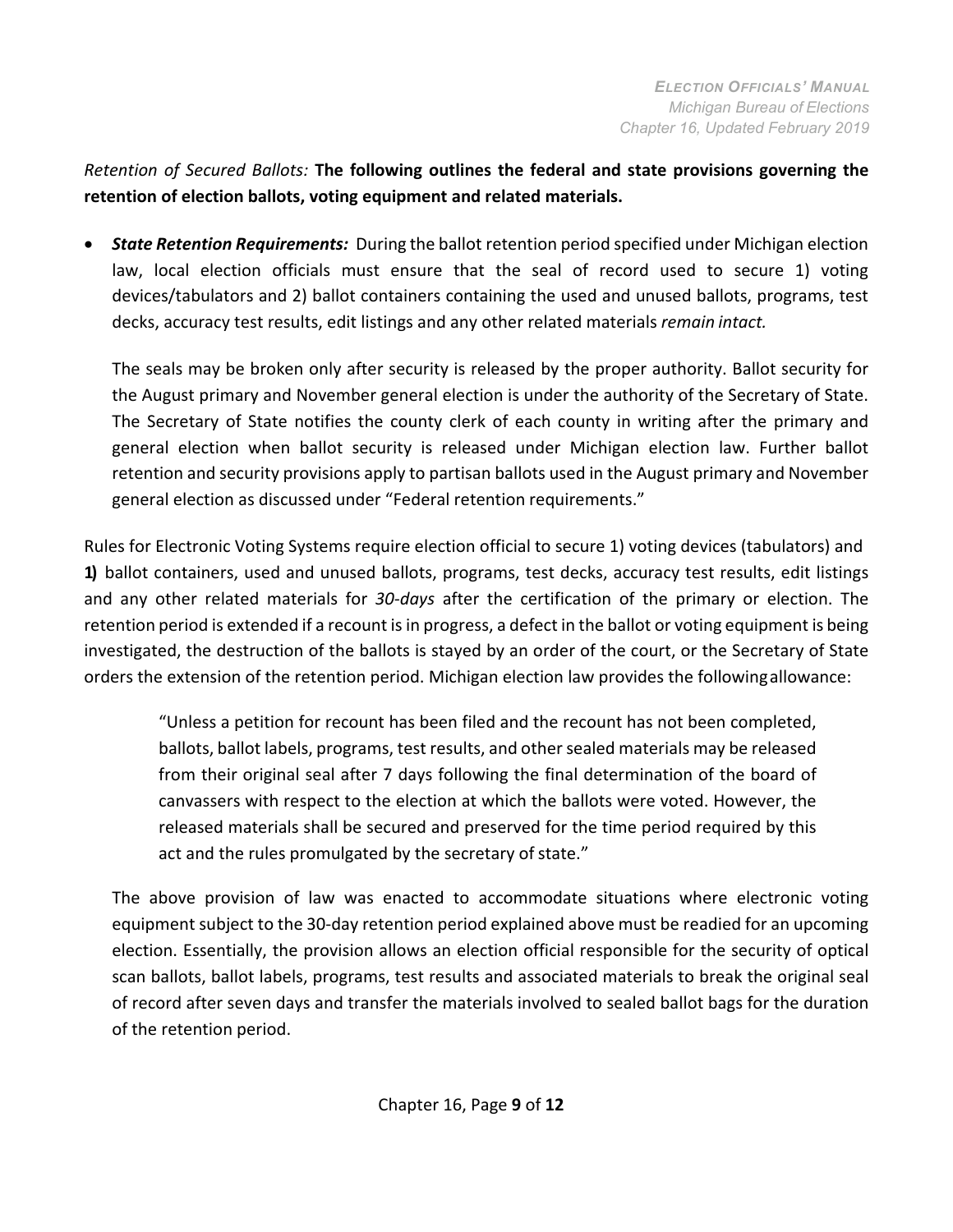• *Federal Retention Requirements:* If the office of President, U.S. Senator or Representative in Congress appears on the ballot, federal law requires that all documents relating to the election – including, ballots and programs used to tabulate optical scan ballots – be retained for 22 months. To comply with this requirement, the Department of State's Bureau of Elections recommends that ballots and programs relating to federal elections be stored in *sealed ballot bags* in a secure place during the 22-month retention period. This will free the city or township's ballot containers for use in other elections. The documents subject to the federal retention requirements must not be transferred to ballot bags for extended retention until after the retention requirements specified under Michigan election law have been fulfilled.

For retention time frames for other election materials, see the Retention Schedule in the Appendix.

## <span id="page-9-0"></span>POST-ELECTION ACCESS TO VOTED BALLOTS

The Freedom of Information Act (FOIA) provides access to public records. Based on Attorney General Opinion No. 7247, issued on May 13, 2010, FOIA applies to voted ballots. While the opinion notes that voted ballots are not available for public inspection during specific times immediately after an election unless the Board of State Canvassers concurs, all ballots used in an election must be made available following the completion of the canvass, any requested recounts, or a court ordered date, whichever is later.

The opinion goes on to state that Rule 168.790(19) that empowers the Board of State Canvassers as the official source to grant access to ballots cannot operate to totally exempt ballots from FOIA. Only a statute can exempt a document from FOIA, not an administrative rule.

When a federal office is on the ballot there is a 22-month ballot retention period. This requirement comes from the Voting Rights Act, a federal law. The Department of Justice permits access to ballots during this time period but only if the review is conducted under more stringent constraints. The purpose of the 22-month retention is to preserve ballots as evidence in the event of a civil or criminal trial. To maintain the purity of the chain of custody, it is imperative that no one, other than an election official or their staff, handles the ballots or be left alone in a room with the ballots.

POST-ELECTION AUDITS: PA 271 of 2012 instructed the Secretary of State to develop an election audit program that details the documents to be inspected and the procedures used in preparation for and during an election. The post-election audit process thoroughly reviews procedures performed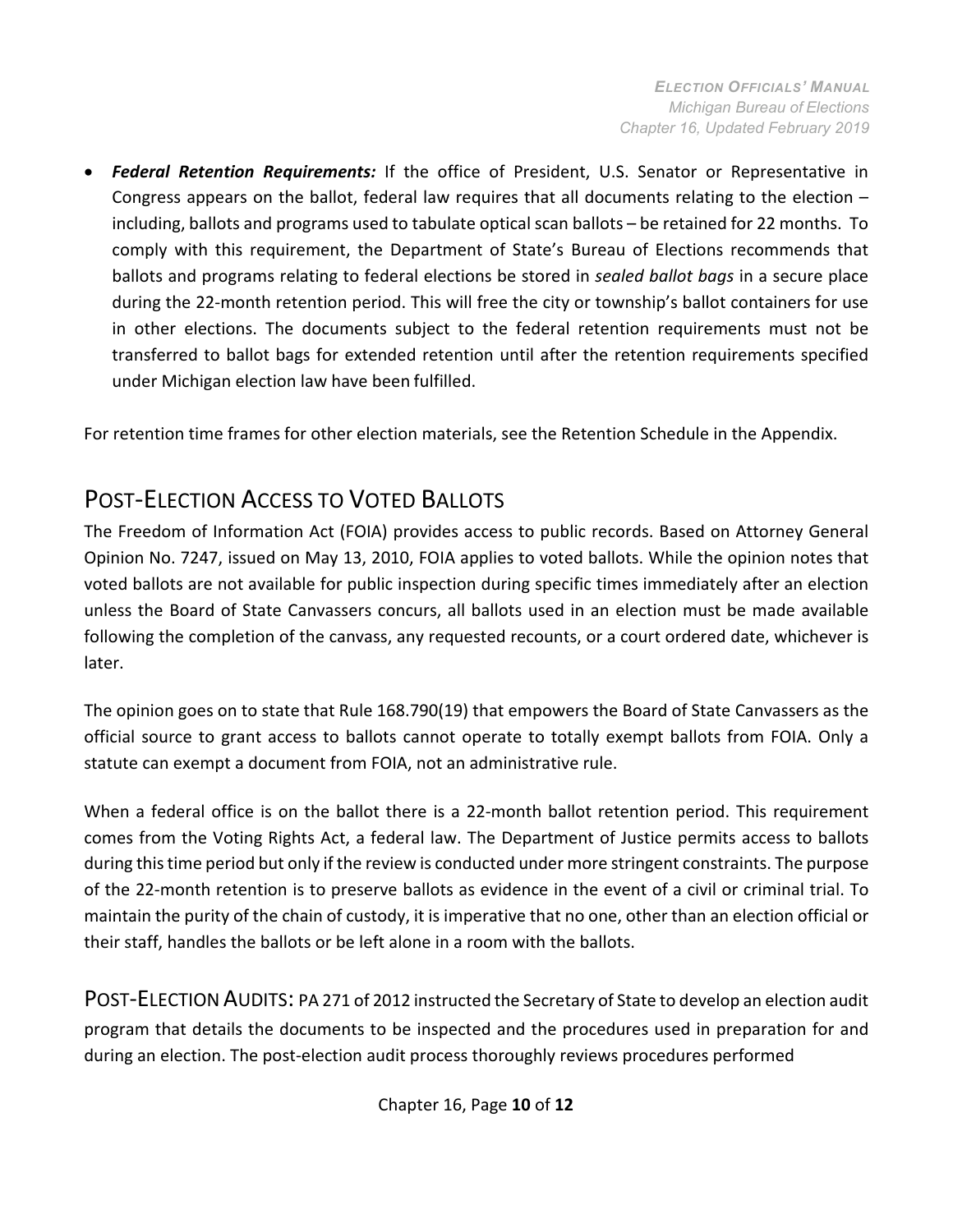before, during, and after the conduct of an election. Precincts are selected randomly after most elections. The Bureau of Elections posts the list of precincts selected in the News Update the week following an election. Information collected as part of the post-election audit process is used as an educational tool for all levels of election administration. Assignments are made in the eLearning Center to reinforce deficiencies found of the local and/or county clerks.

*Audit Process:* Following the canvass of an election, counties and Bureau of Elections staff will conduct a thorough review of pre-election and election day documents to determine if procedures were properly followed according to state law and established procedure.

*Selection Process*: The Bureau of Elections will randomly select precincts for counties following each election and may select additional precincts to be audited at the state level.

*Focus of the Audit:* Election notices, election inspector appointments and training, e-Pollbook security, test deck procedures, military and overseas voter applications, and a review of the pollbook and ballot containers used on election day will be the primary focus of the audit.

*Audit Findings:* Discrepancies and deficiencies found as a result of the post-election audit will be used as training points for the local clerk who is participating in the audit as well as aid in the determination of future training needs to be provided at both the county and state level.

For more information, refer to the [Post-Election](http://www.michigan.gov/documents/sos/Post_Election_Audit_Manual_418482_7.pdf) Audit Manual & [Checklist](http://www.michigan.gov/documents/sos/Post_Election_Audit_Checklist_418481_7.pdf) found in the eLearning Center or on the Information for Election Administrators webpage.

EAC SURVEY REPORTING REQUIREMENTS: Biennially, the Election Assistance Commission (EAC) requires local clerks to report data the relates to NVRA, the MOVE Act, and other election related items. QVF tracks much of this data when entered properly. The following is an overview of the data collection requirements of this survey. At the end of every even year, the Bureau of Elections will request this data through a survey in the eLearning Center.

NVRA REPORTING – VOTER REGISTRATION: The National Voter Registration Act (NVRA) of 1993 requires data collection regarding voter registration activity. After every General Election, the Federal Election Assistance Commission (FAC) sends a survey to each state to collect this data. The Qualified Voter File (QVF) has been designed to collect a substantial amount of this data simply through regular data entry. However, not all data is captured and care must be taken to enter the data into QVF correctly.